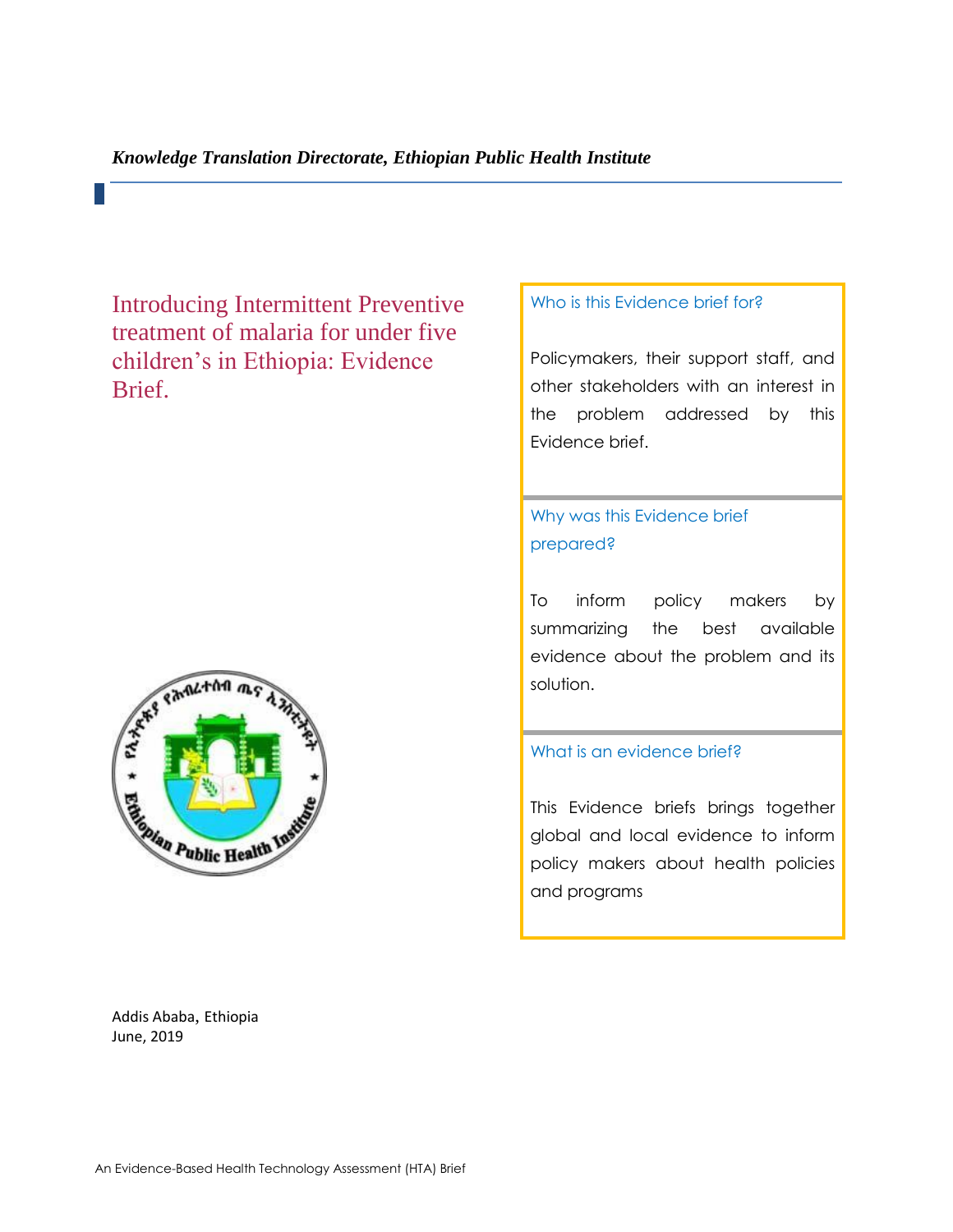## **Authors**

Ermias Woldie<sup>1</sup>, MPH Tsegaye Getachew<sup>1</sup>, MPH Desalegn Ararso<sup>1</sup>, MPH Yosef Gebreyohannes<sup>1</sup>, MPH Samson Mideksa<sup>1</sup>, PhD Dagmawit Solomon<sup>1</sup>, MPH Sabit Ababor<sup>1,</sup> MPH Firmaye Bogale<sup>1</sup>, MPH Zelalem Kebede<sup>1</sup>, MPH Adugna Abera<sup>2</sup>, MSc

### Key Finding

Amodiaquine plus Sulfadoxinepyrimethamine an effective and safe option for seasonal chemoprevention of Malaria for under-five children.

<sup>1</sup>Knowldge Translation Directorate, Ethiopian Public Health Institute  ${}^{2}$ Bacteriology and....., Ethiopian Public Health Institute

### **Address for correspondence**

Ermias Woldie, Associate Researcher, Knowledge Translation Directorate, Ethiopian Public Health Institute (EPHI) P.O.Box 1242/5654, Addis Ababa, Ethiopia Email: [ermmias@gmail.com](mailto:ermmias@gmail.com) Tel: +251912102044 **Contributions of authors:** All the authors contributed to the brief

**Competing interests:** No competing interest.

### **Acknowledgments**

We would like to thank all individuals who participated and contributed their role in preparation of this evidence brief.

### **Suggested citation**

*Ermias Woldie, Tsegaye Getachew, Desalegh Ararso, Yosph Gebreyohannes, Samson Mideksa, Dagmawit Solomon, Sabit Ababor, Firmaye Bogale, Zelalem Kebede, Abugha Abera. Introducing Intermittent Preventive Treatment of malaria during pregnancy in Ethiopia: Evidence Brief. Addis Ababa, Ethiopia: Ethiopian Public Health Institute, 2019*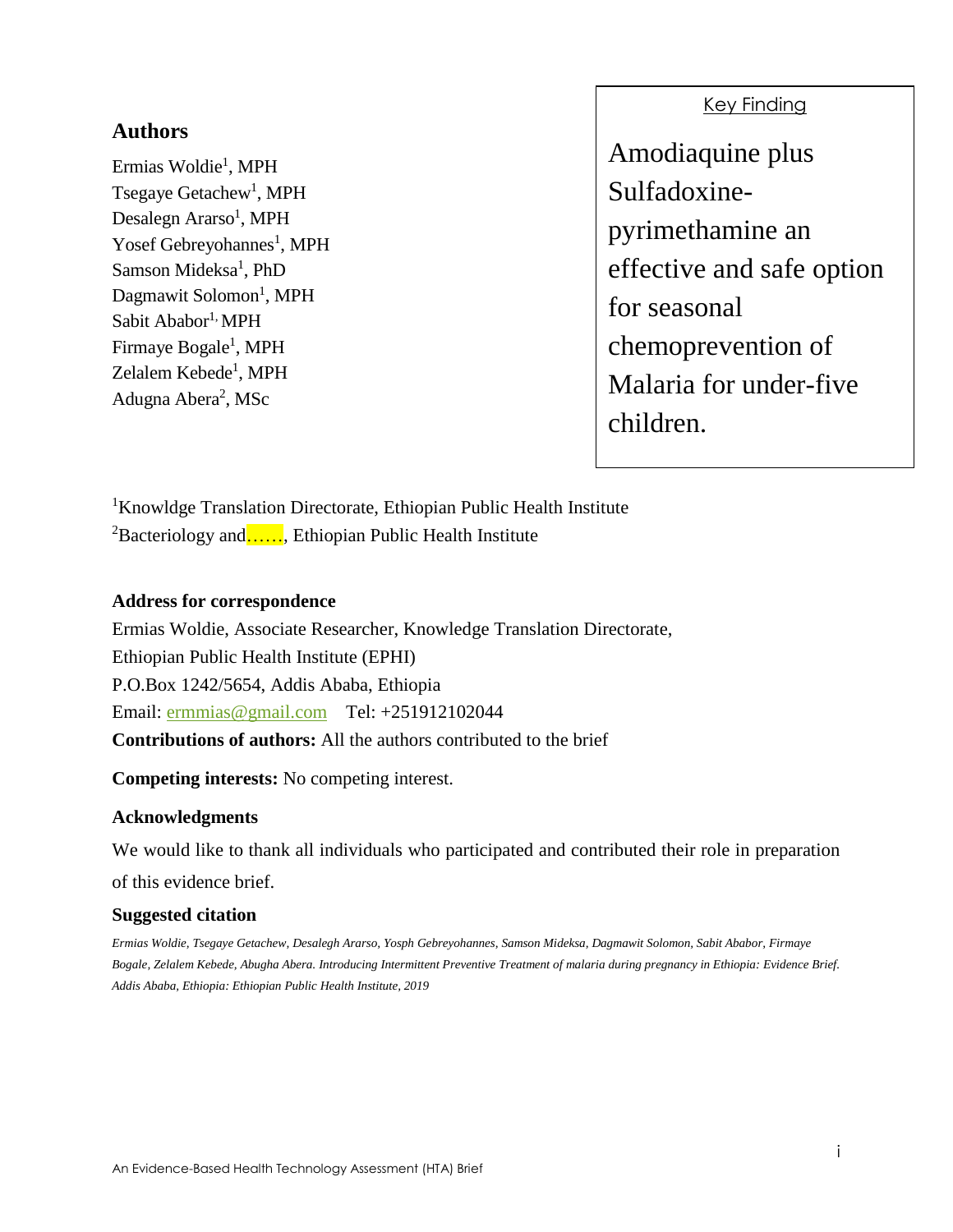# Preface

### *The purpose of this report*

The purpose of this evidence brief is to summarize the best available evidence regarding intermittent preventive treatment (IPT) intervention and implementation considerations to be introduced in Ethiopia for prevention of malaria for under-five children. It is not intended to prescribe or proscribe this specific intervention. Rather, its purpose is to allow policymakers and stakeholders to systematically and transparently consider the available evidence about the likely impacts of this intervention with other already available interventions in preventing malaria in pregnancy.

### *How this report was prepared*

This evidence brief brings together global research evidence and local evidence on IPT to prevent malaria for under-five children. We searched for relevant evidence describing the problem in Ethiopian context, the impact of this intervention, barriers to implement, and implementation strategies to address these barriers. Different studies like relevant systematic reviews, RCTs, and other relevant and up to date studies were searched.

## *Limitations of this report*

This evidence brief only focuses on this specific intervention and other viable options are not included. The intention of this evidence brief is not to replace available interventions rather to complement with this specific intervention to maximize the prevention of malaria for under-five children.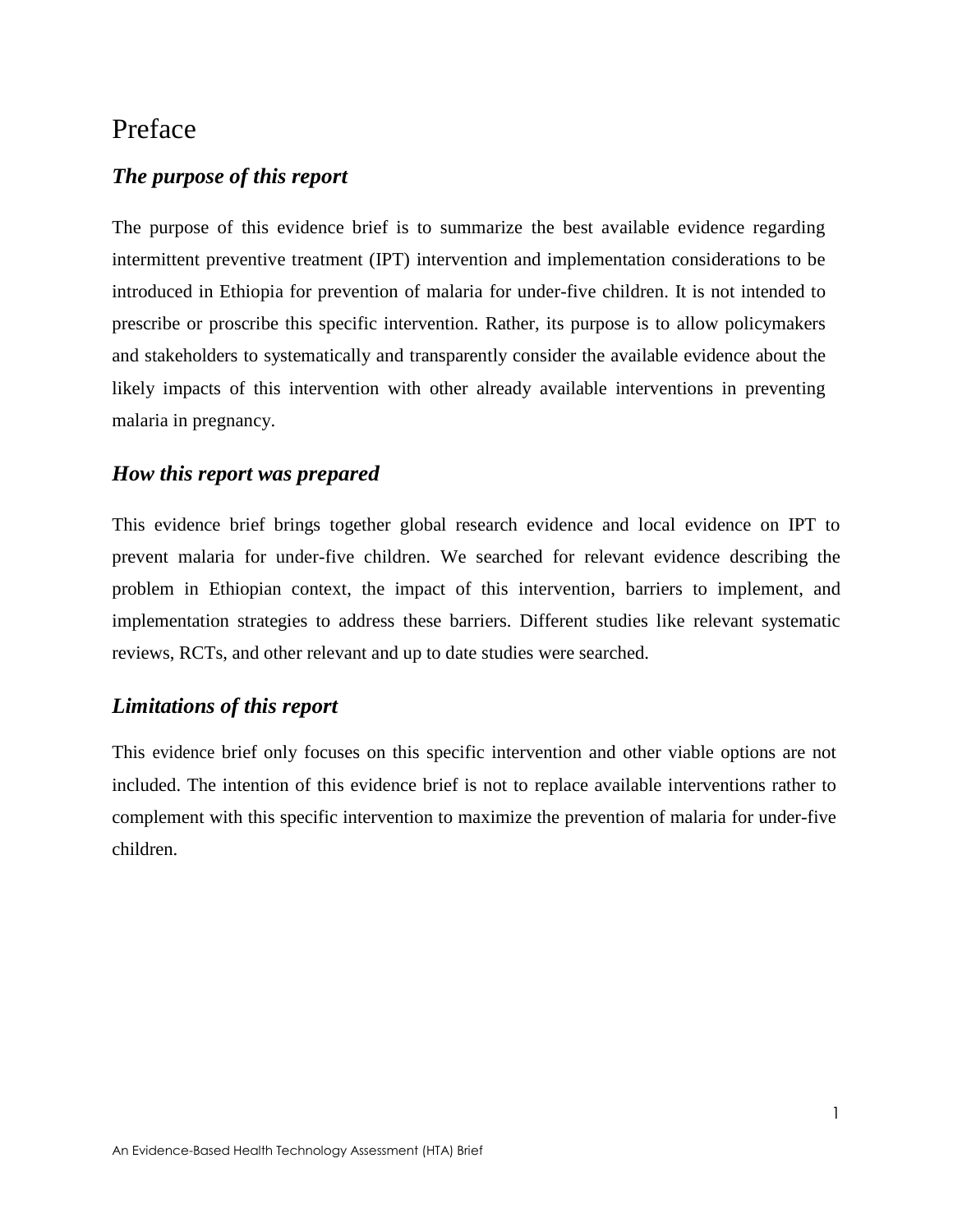# *Background*

Malaria is a life-threatening disease though it is preventable and curable. It remains a leading cause of ill health, causing an estimated 219 million cases of clinical malaria and 465 thousand deaths in 2017. More than 92% of malaria cases and 93% of malaria deaths occur in Africa south of the Sahara, here the vast majority of cases and deaths occur in under five children(Meremikwu *et al.*, 2012; Kafai and Odom John, 2018; Prevention, 2019).

In Ethiopia, malaria is highly seasonal in many communities, but may have nearly constant transmission in some other areas. Peak malaria transmission occurs between September and December in most parts of Ethiopia, after the main rainy season from June to August(PMI Initiative, 2019).

Globally multiple strategies were recommended by the World Health Organization's (WHO's) to control malaria. This combines multiple preventive interventions with case management, Insecticide treated nets (ITNs) and Indoor residual spraying (IRS)(World Health Organisation (WHO), 2010).(4-5) Starting from few years WHO recommends use of seasonal intermittent preventive treatment as additional malaria control strategy(WHO, 2010). In 2017 alone, 15.7 million children in 12 countries in Africa's Sahel subregion were protected through seasonal IPT(WHO, 2018).

In Ethiopia ITN were distributed widely as main strategy to control and eliminate malaria side by side with other strategies, but same with other African countries the coverage and utilization of INTs falls behind which is expected. Among Ethiopian children living in the area of malaria risk INTs use is as low as 45.3%, this indicates the other children are venerable for malaria risk(PMI Initiative, 2019).

The current federal ministry of health of Ethiopia plan does not support IPT because of the relatively low intensity of malaria transmission in most of Ethiopia, but 50% woredas of malaria area still have moderate and high risk for malaria and also malaria in Ethiopia is highly seasonal in many communities(PMI Initiative, 2019). Evidences indicate that IPT can be used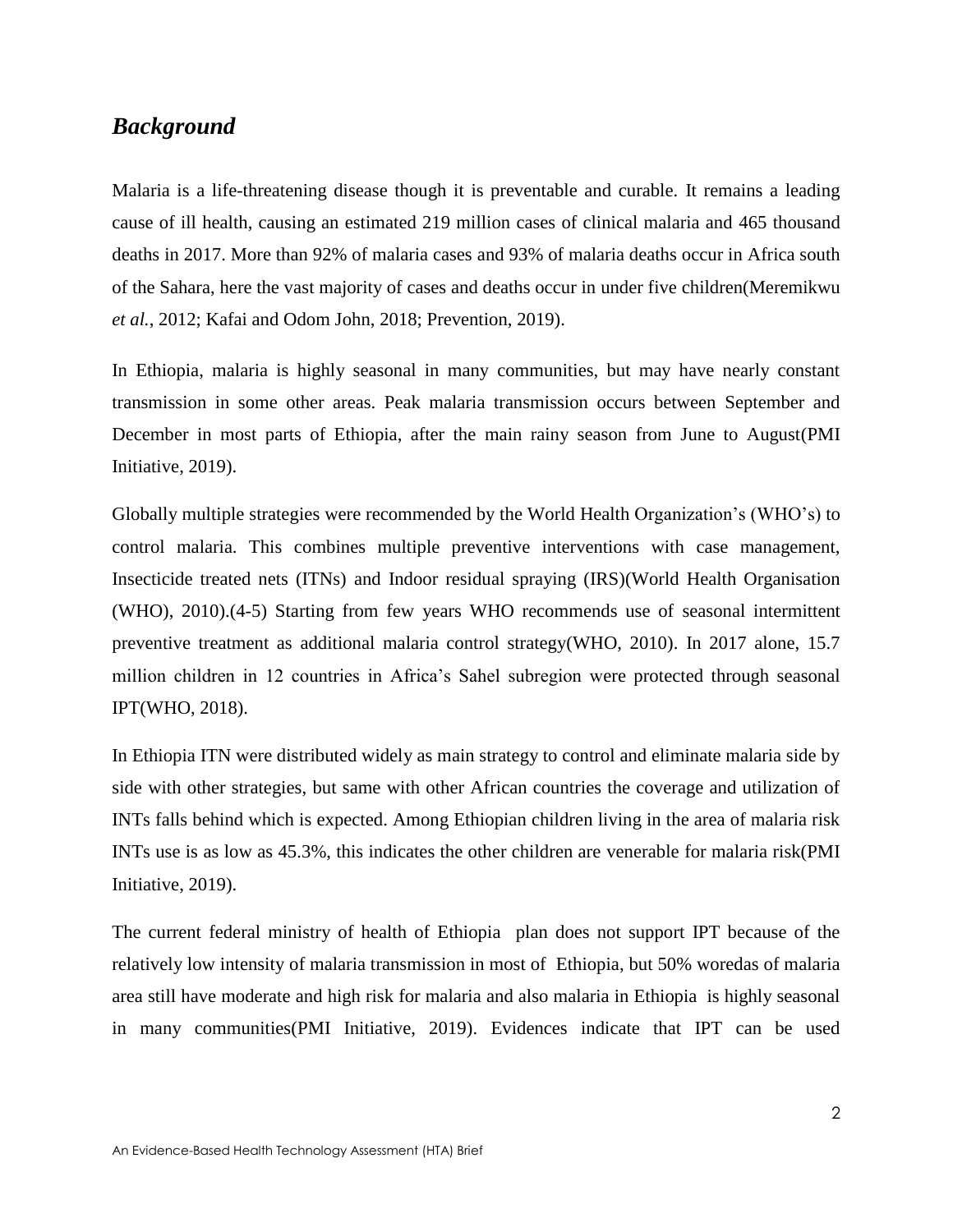simultaneously with other malaria control strategy which can shorten malaria elimination strategy duration(Meremikwu *et al.*, 2012).

In Ethiopia currently the other two interventions recommended by WHO are in use for malaria for under five children but as many studies suggested these three interventions complement each other and when implemented together effectiveness increases. Therefore, this evidence brief is prepared to inform policy makers and others influential bodies to consider the implementation of this intervention in our country.

# **Description of Intermittent Preventive treatment with Amodiaquine plus Sulfadoxinepyrimethamine.**

Intermittent treatment, also known as 'intermittent preventive treatment' or 'intermittent presumptive treatment' (IPT), is an alternative strategy and is defined as the administration of a full therapeutic course of an antimalarial or antimalarial combination to a selected, target population at specified times without determining whether or not the subject is infected(Greenwood, 2010). Specifically, IPT for under-five children, defined as a full curative dose of an antimalarial alone or in combination given to children monthly or every two months during the malaria transmission season(Meremikwu *et al.*, 2012).

The recommended dosing schedule by age is:

- For infants up to 11 months old: half of a 153mg tablet of amodiaquine (AQ) base given once daily for three days and a single dose of half a 500/25mg tablet of Sulfadoxinepyrimethamine (SP); and
- For children 12–59 months: a full tablet of 153mg amodiaquine base given once daily for three days and a single dose of a full tablet of 500/25mg SP. The single dose of SP is given only on the first day, at the same time as the first dose of amodiaquine

The following conditions are contradictions for administration of AQ plus SP: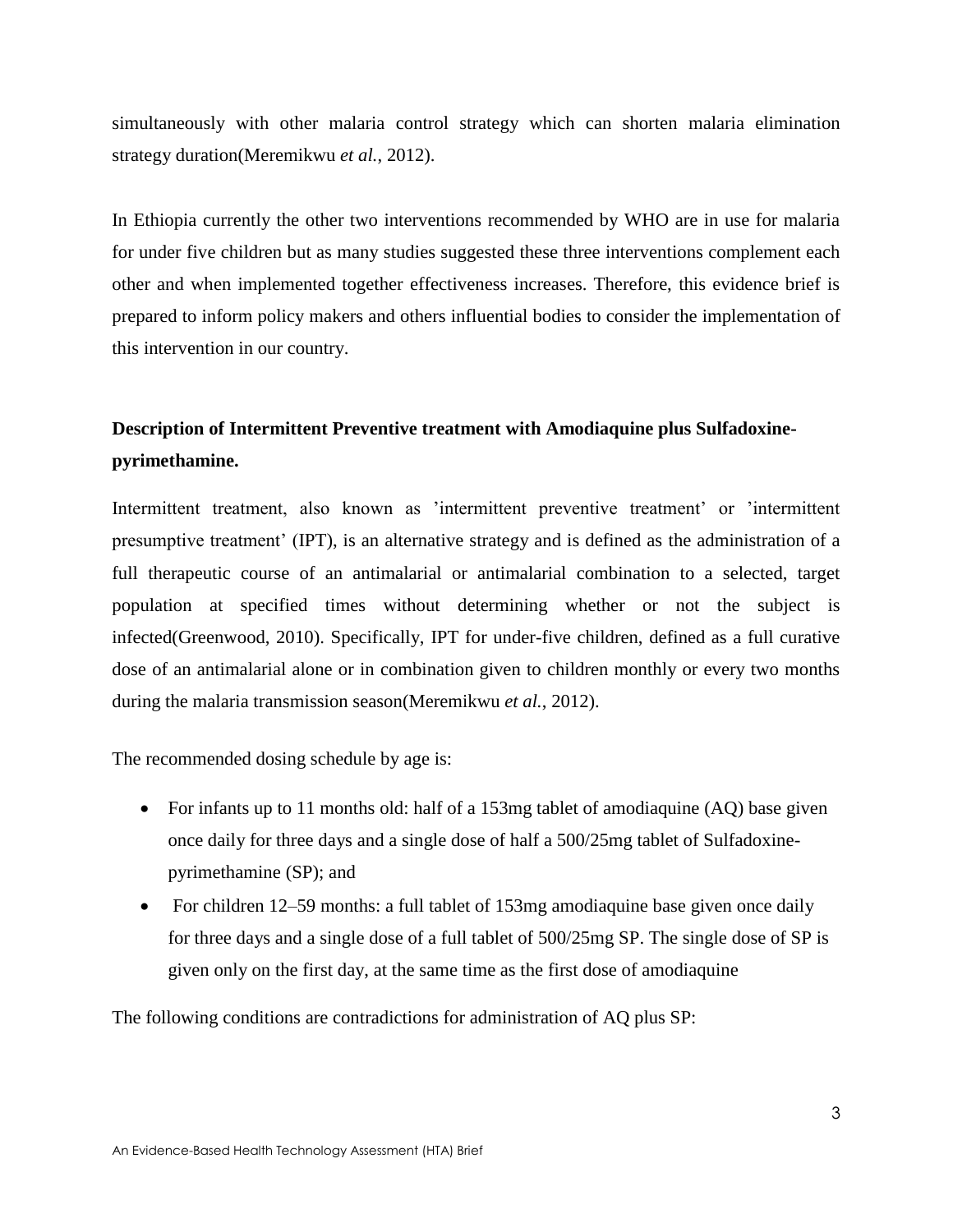- A child with an acute febrile illness or to severely ill children unable to take oral medication;
- An HIV-positive child receiving co-trimoxazole prophylaxis;
- A child who has received a dose of either SP or AQ during the past month; and
- A child who is allergic to either SP or AQ.

#### **Effectiveness**

We found a systematic review dealing with Intermittent preventive treatment prevents,

approximately three quarters of all clinical and severe malaria episodes.

Table 1- Is Amodiaquine plus Sulfadoxine-pyrimethamine an effective and safe option for seasonal chemoprevention?

| Is amodiaquine plus Sulfadoxine-pyrimethamine an effective and safe option for seasonal chemoprevention? |  |
|----------------------------------------------------------------------------------------------------------|--|
|                                                                                                          |  |

**Patient or Population**: Children under five **Settings**: Area with seasonal malaria Transmission **Intervention**: seasonal intermittent preventive treatment of malaria **Comparison**: Placebo or No treatment

| <b>Outcome</b>   | Comparative risk                           |                                                           | <b>Relative Effect</b><br>$(95\% \text{ CI})$   | No of participants<br>(studies) | <b>Quality of</b><br>Evidence  |
|------------------|--------------------------------------------|-----------------------------------------------------------|-------------------------------------------------|---------------------------------|--------------------------------|
|                  | Placebo                                    | <b>IPT</b>                                                |                                                 |                                 |                                |
| Clinical malaria | 2.5 episodes per child<br>per year3        | $0.7$ episodes per<br>child<br>per year $(0.4)$ to<br>1.0 | Rate Ratio 0.26<br>$(0.17)$ to<br>(0.38)        | 9321<br>(6 studies)             | $\oplus \oplus \oplus$<br>high |
| Severe Malaria   | 35 episodes per 1000<br>children per year4 | 9 episodes per<br>1000<br>children per year<br>(4 to 27)  | Rate Ratio 0.27<br>$(0.1 \text{ to } 0.$<br>76) | 5964<br>(2 studies)             | $\oplus \oplus \oplus$<br>high |

#### **Safety**

We found systematic review which showed us Amodiaquine plus Sulfadoxine-pyrimethamine most used combination for IPT and this combination does not have serious side effects but it does cause vomiting in some children(WHO, 2010; Meremikwu *et al.*, 2012).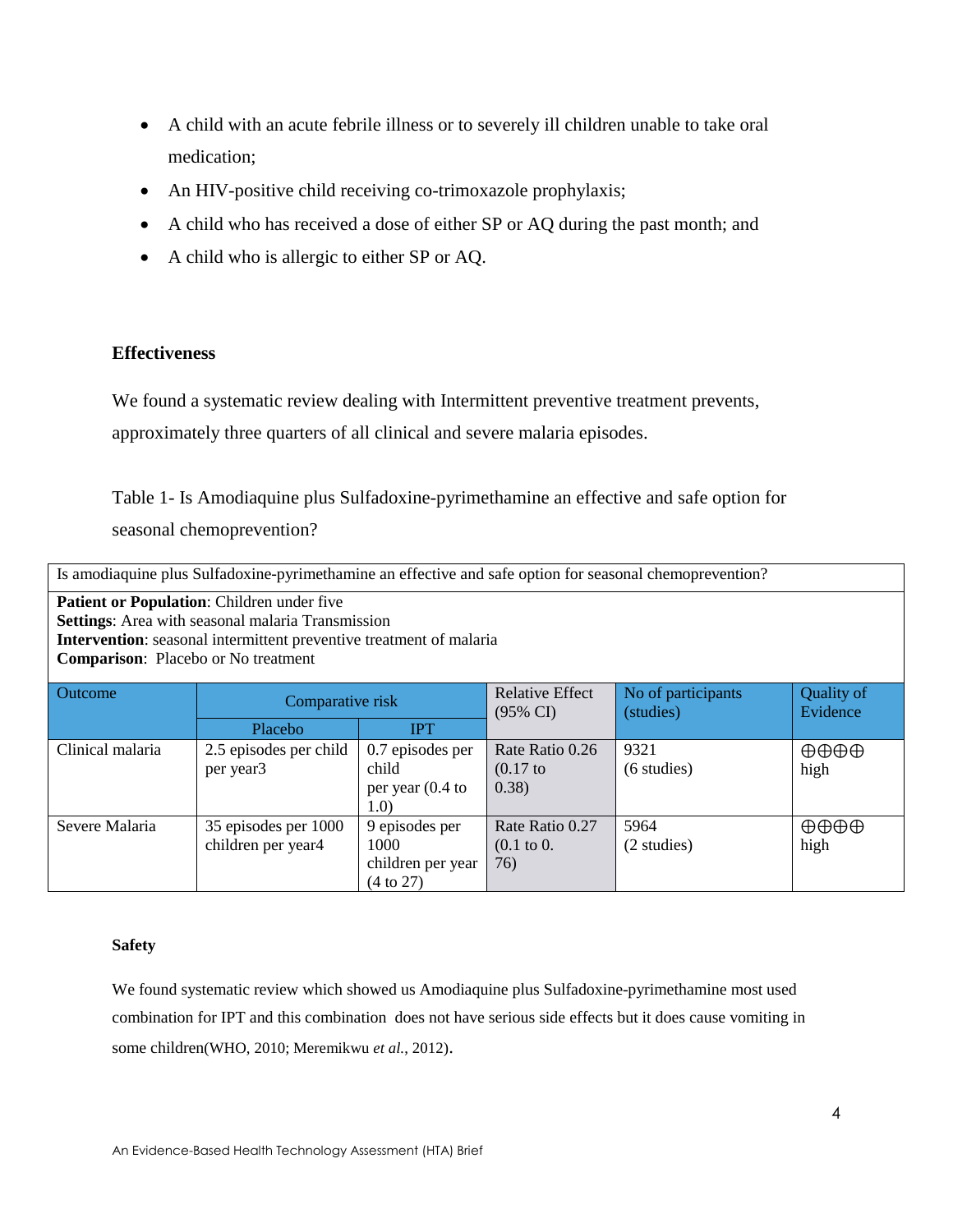### Applicability

Complementing the use of an ITN, and prompt and effective case management, expanded program for immunization, growth monitoring and outreach services could be applied flexibly, so that the children always receive IPT-AQ plus SP during malaria season.

### **Expected benefits**

Evidence from studies suggests that IPT with  $SP + AQ$  administered monthly for up to four months during the malaria transmission season in children aged 3–59 months.

- Prevents approximately 75% of all malaria episodes;
- Prevents approximately 75% of severe malaria episodes;
- May decrease child mortality by about 1 in 1000;
- Probably reduces the incidence of moderately severe anemia;
- Does not result in an increase in clinical malaria cases in the subsequent malaria transmission season after 1 year of IPT, although the consequences of implementing IPT for several years have not yet been evaluated; and
- No serious adverse events have been reported and are probably rare.

### **Economic consideration**

We found systematic deals with effectiveness of IPT which sowed us the median financial cost of protecting one person for one year was \$2.20 (range \$0.88-\$9.54) for ITNs, \$6.7 (range \$2.22- \$12.85) for IRS, \$0.60 (range \$0.48-\$1.08) for IPT in infants, \$4.03 (range \$1.25-\$11.80) for IPT in children. The median financial cost of diagnosing a case of malaria was \$4.32 (range \$0.34-\$9.34)(White *et al.*, 2011).

In terms of prevention of clinical malaria and under five mortality by malaria, IPT was found to be highly cost-effective. The intervention remained cost-effective even with a significant increase in drug and other intervention costs(Conteh *et al.*, 2010; Sicuri *et al.*, 2010; Nonvignon *et al.*, 2016).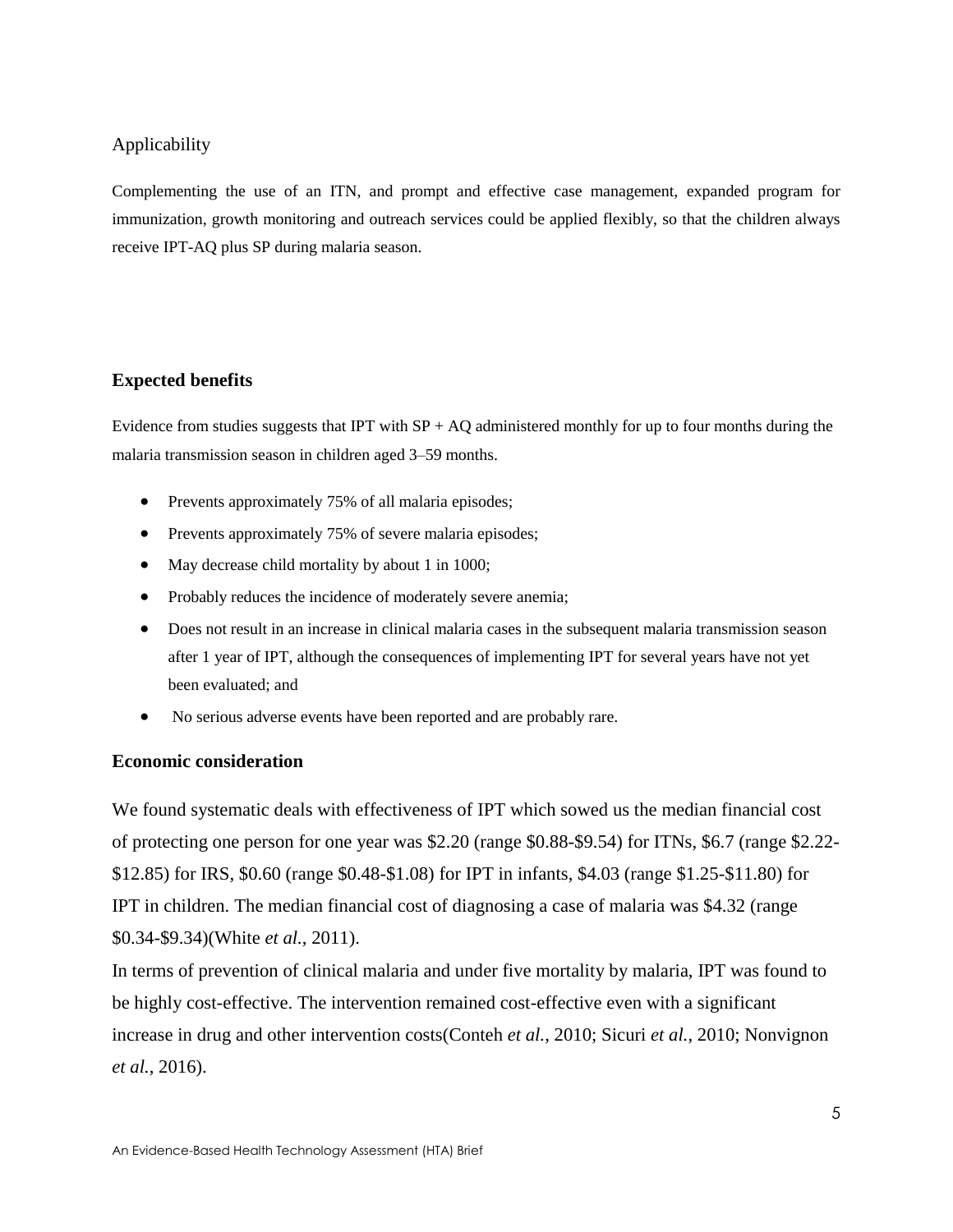### **Implementation Consideration**

The implementation of IPT for under five children were divided in two strategies;

- 1. Intermittent Preventive Treatment in infancy is the administration of a full therapeutic course of IPT delivered through the Expanded Program on Immunization (EPI) at defined intervals corresponding to routine vaccination schedules usually at 10 weeks, 14 weeks, and ∼9 months of age – to infants at risk of malaria.
- 2. Intermittent Preventive Treatment in children, at school and outreach to reach children's who are completed EPI.

Additionally, the following points are must been considered after implementation consideration of IPT...

- Programs implementing the strategy should regularly monitor and evaluate the impact on immunization services and performance.
- Surveillance of parasite resistance should accompany the implementation of ITP
- Side effects are seen from studies so follow up must been need for the adverse reaction and severe complication form the AQ-SP.

### **Enablers**

- Commitment of the government towards the elimination of Malaria
- Well established primary health care in the country, mainly health extension program
- Commitment from international and local donors and stakeholders towards malaria elimination program
- Easily integration with Expanded Program on Immunization
- It can be administered by low level health care professionals with little training
- Best experience available in many Sub-Saharan African countries which may only need to customize in our context
- Low cost of the intervention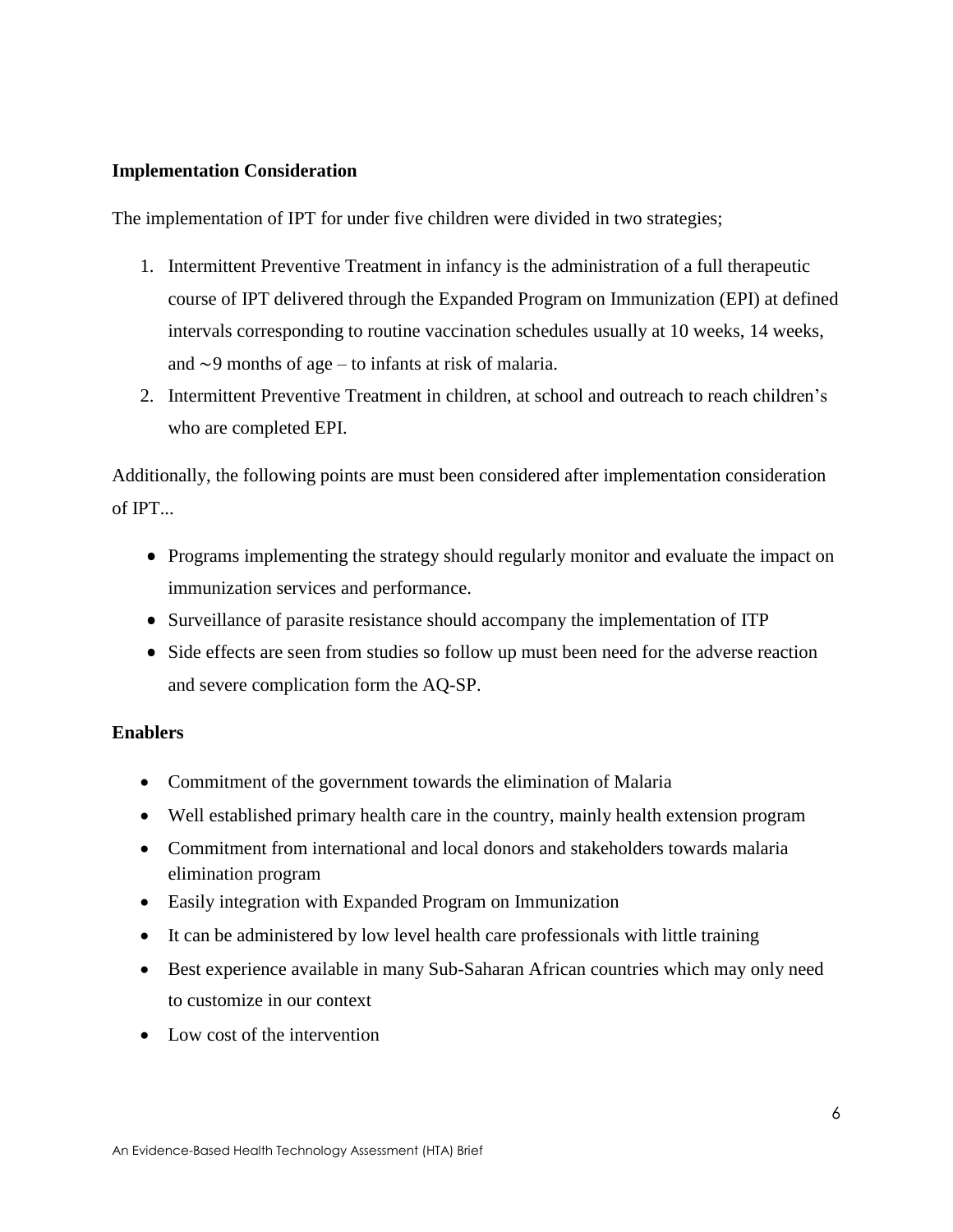# **Barriers**

| <b>Barriers</b>                                                | <b>Descriptions</b>                                                                                                                             | <b>Implementation strategies</b>                                                                                                              |
|----------------------------------------------------------------|-------------------------------------------------------------------------------------------------------------------------------------------------|-----------------------------------------------------------------------------------------------------------------------------------------------|
| <b>Budget allocation</b>                                       | This intervention may incur additional<br>budget.                                                                                               | Though it might incur additional budget<br>the benefit out way the cost.                                                                      |
| Associated side effects                                        | AQ-SP could cause vomiting in some<br>children.                                                                                                 | It should be managed accordingly.                                                                                                             |
| Absence of IPT treatment<br>guideline                          | Absence of national IPT treatment<br>guideline could lead health care<br>professional's misuse of SP for treatment<br>of uncomplicated malaria. | There should be IPT treatment guideline<br>in place to use for preventive treatment<br>rather than for treatment of<br>uncomplicated malaria. |
| Uncertainty of health<br>professionals to SP<br>administration | Health professionals might not familiar<br>with SP administration could affect the<br>medication adherence                                      | Simplified IPT messages and health<br>worker training should be provided to<br>improve adherence towards AQ-SP                                |

| Table 2: - Barriers and implementation strategies |  |  |  |  |
|---------------------------------------------------|--|--|--|--|
|                                                   |  |  |  |  |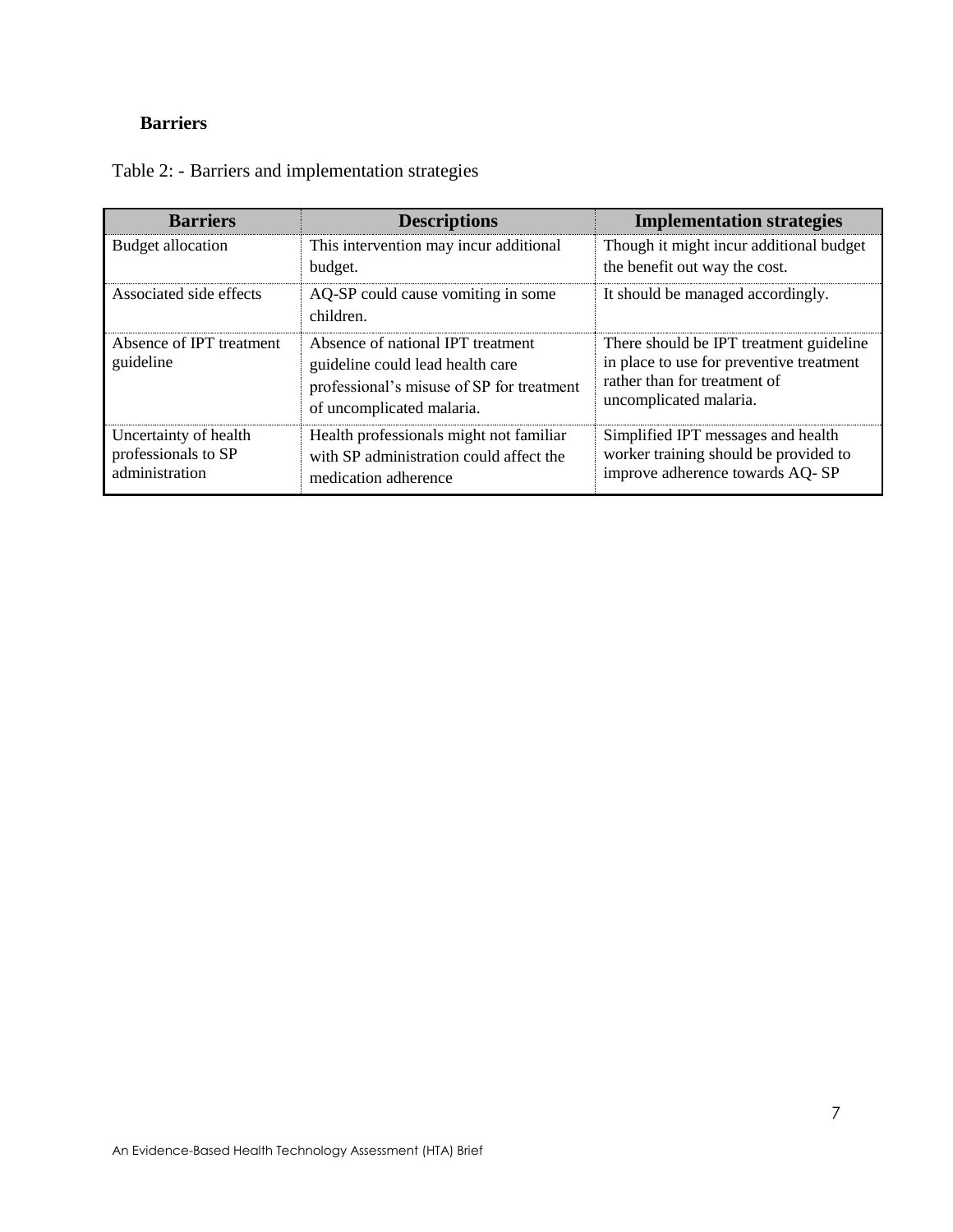#### **References**

Conteh, L. *et al.* (2010) 'The cost-effectiveness of intermittent preventive treatment for malaria in infants in Sub-Saharan Africa', *PLoS ONE*, 5(6). doi: 10.1371/journal.pone.0010313. Greenwood, B. (2010) 'Anti-malarial drugs and the prevention of malaria in the population of malaria endemic areas', *Malaria Journal*. BioMed Central, p. S2. doi: 10.1186/1475-2875-9-S3- S2.

Kafai, N. M. and Odom John, A. R. (2018) 'Malaria in Children', *Infectious Disease Clinics of North America*. Catholic University in Rome, pp. 189–200. doi: 10.1016/j.idc.2017.10.008. Meremikwu, M. M. *et al.* (2012) 'Intermittent preventive treatment for malaria in children living in areas with seasonal transmission', *Cochrane Database of Systematic Reviews*. doi: 10.1002/14651858.cd003756.pub4.

Nonvignon, J. *et al.* (2016) 'Cost-effectiveness of seasonal malaria chemoprevention in upper west region of Ghana', *Malaria Journal*, 15(1), p. 367. doi: 10.1186/s12936-016-1418-z. PMI Initiative, M. (2019) 'PRESIDENT'S MALARIA INITIATIVE ETHIOPIA Malaria Operational Plan FY 2019'. Available at: https://www.pmi.gov/docs/default-source/defaultdocument-library/malaria-operational-plans/fy19/fy-2019-ethiopia-malaria-operationalplan.pdf?sfvrsn=3 (Accessed: 27 June 2019).

Prevention, C.-C. for D. C. and (2019) 'CDC - Malaria - About Malaria - Disease'. Sicuri, E. *et al.* (2010) 'Cost-effectiveness of intermittent preventive treatment of malaria in pregnancy in Southern Mozambique', *PLoS ONE*, 5(10). doi: 10.1371/journal.pone.0013407. White, M. T. *et al.* (2011) 'Costs and cost-effectiveness of malaria control interventions - A systematic review', *Malaria Journal*. BioMed Central, p. 337. doi: 10.1186/1475-2875-10-337. WHO (2010) 'WHO Policy recommendation on Intermittent Preventive Treatment during infancy with sulphadoxine-pyrimthamine (SP-IPTi) for Plasmodium falciparum malaria control in Africa', *Who*. World Health Organization, p. 3. Available at:

http://www.who.int/malaria/publications/atoz/policy\_recommendation\_IPTi\_032010/en/ (Accessed: 24 May 2019).

WHO (2018) *Global Malaria Programme; ISBN 978-92-4-156565-3; Malaria; World Health Organization; World malaria report 2018*, *WHO*. World Health Organization. doi: ISBN 978 92 4 1564403.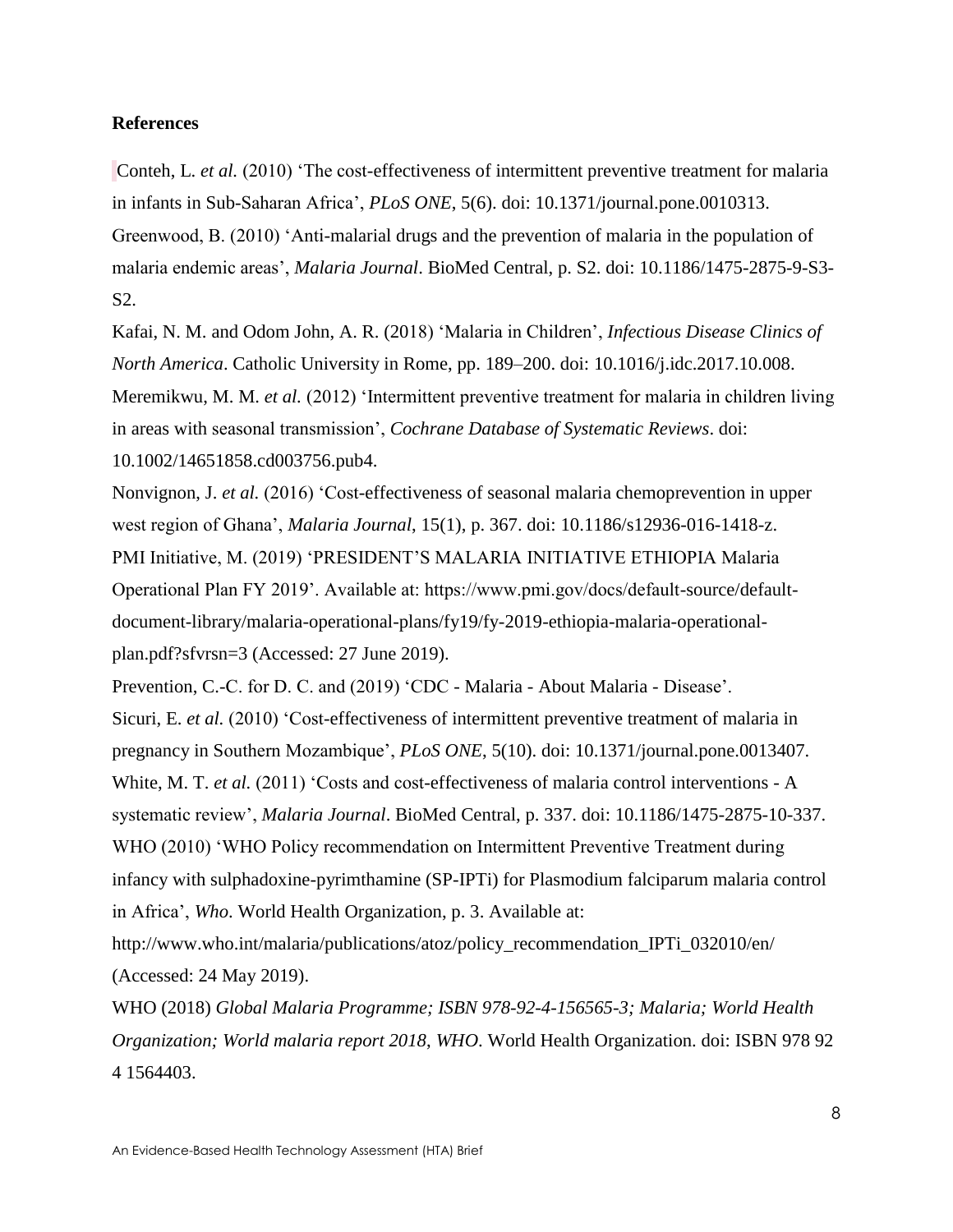World Health Organisation (WHO) (2010) 'World Health Report 2000: Health Systems: Improving Performance.', *WHO*. World Health Organization, (2006). Available at: https://www.who.int/whr/2000/en/ (Accessed: 21 May 2019).